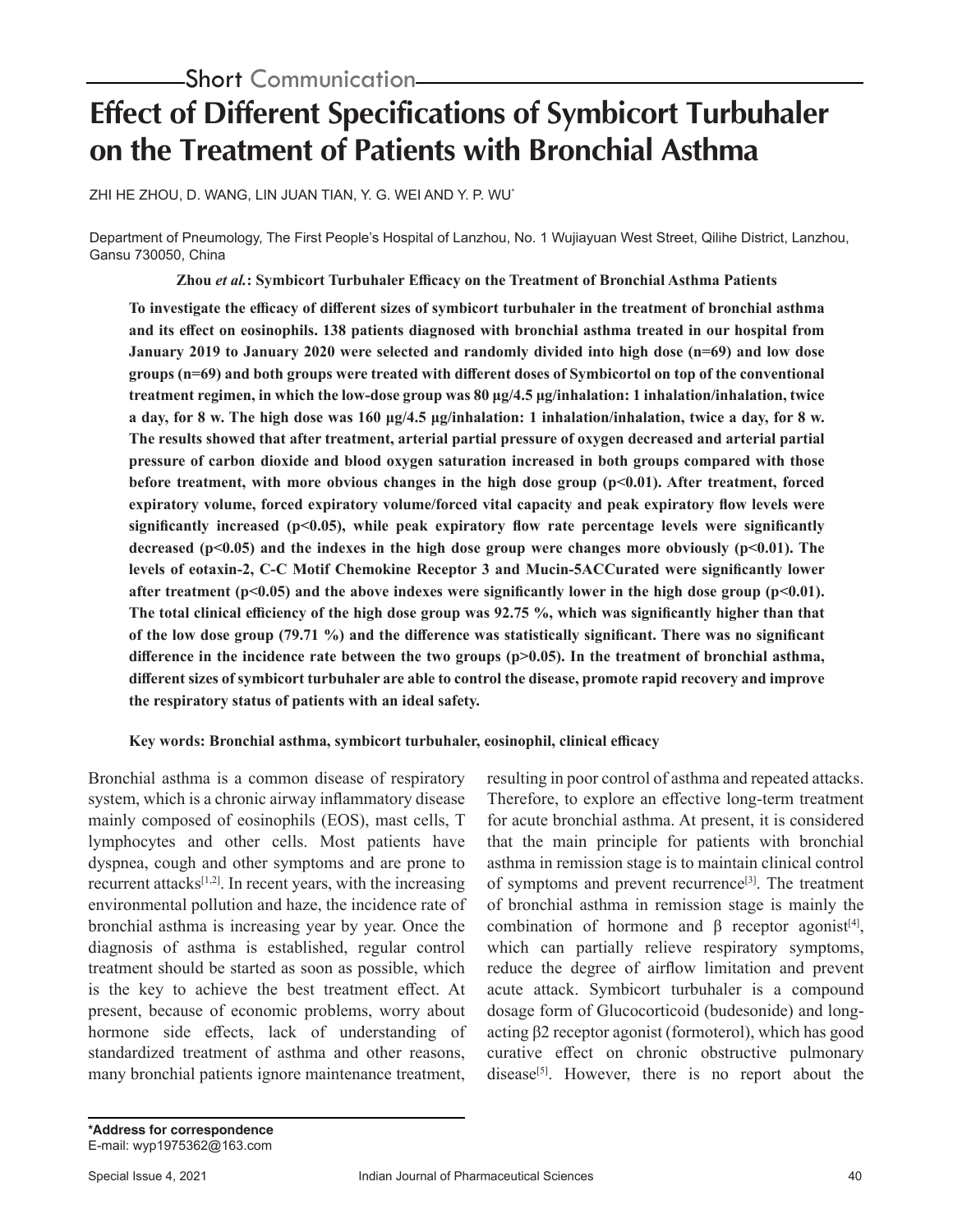therapeutic effect of different specifications of symbicort turbuhaler on bronchial asthma. Therefore, the main purpose of this study is to explore the efficacy of different specifications of symbicort turbuhaler in the treatment of bronchial asthma and its effect on eosinophils. A total of 138 patients with bronchial asthma in our hospital from January 2019 to January 2020 were selected and randomly divided into high dose group  $(n=69)$  and low dose group  $(n=69)$ . In the low dose group, there were 33 males and 36 females, ranging in age from 32 to 56 y. The average age was  $(46.48\pm3.53)$  y and the course of disease ranged from 2 to 9 y and the average course of disease was  $(6.3\pm2.1)$ y. In the high dose group, there were 34 males and 35 females and the range of age was 33 to 55 y and the average age was  $(45.89\pm3.17)$  y. The course of disease ranged from 3 to 9 y and the average course of disease was  $(6.4\pm1.9)$  y. There was no significant difference in the general information of patients, including age, gender, course of disease, etc.  $(p>0.05)$ . The study was approved by the hospital ethics committee and informed consent was obtained from patients and the consent form of educated youth was signed. Before the treatment of symbicort turbuhaler, the two groups of patients need to be treated by conventional methods, including: anti infection treatment, oxygen therapy. The low dose group was treated with 80 μg/4.5 μg/inhalation of symbicort turbuhaler twice a day; the high dose group was treated with 160  $\mu$ g/4.5  $\mu$ g/inhalation of symbicort turbuhaler twice a day; the treatment cycle lasted for 8 w. The number of eosinophils in peripheral venous blood and the level of mucus secretory factor were measured before and after treatment. 2 ml of peripheral venous blood was extracted from the patient with anticoagulant tube and the blood cells were classified and counted on the blood cell analyzer. The levels of eotaxin-2 (CCL24), C-C Motif Chemokine Receptor 3 (CCR3) and Mucin-5ACCurated (MUC5AC) in sputum were detected by immunoturbidimetry. The pulmonary function before and after treatment in each group was compared. The forced expiratory volume in the first second (FEV1), forced vital capacity (FVC) and the predicted forced expiratory volume in the first second (FEV1 %) were measured by pulmonary function analyzer (Germany yerger company). Evaluation and comparison of treatment effect. Remarkable effect: after treatment, the symptoms of dyspnea and asthma disappeared, the physical signs returned to normal and the lung function test showed that they returned to normal; effective: after treatment, the above symptoms improved and the lung wheezing sound weakened;

ineffective: the symptoms did not meet the above standards, or even worsened and the total effective rate=(number of markedly effective cases+number of effective cases)×total cases×100 %<sup>[3]</sup>; The incidence of adverse reactions, including mild headache, gastrointestinal dysfunction, liver dysfunction; Blood gas indexes, including arterial partial pressure of oxygen (PaO<sub>2</sub>), arterial partial pressure of carbon dioxide  $(PaCO<sub>2</sub>)$  and blood oxygen saturation (SaO), were measured and compared 1 d before treatment and 8 w after treatment. Statistical package for the social sciences (SPSS) 20.0 statistical software was used for data analysis. The measurement data were expressed as x±s and the comparison of the rates was performed by  $\chi$ 2 test. The comparison of samples between groups and before and after treatment was performed by t test. \*p<0.05, \*\*p<0.01 were considered statistically significant. Compared with the low dose group, there was no significant difference in  $PaO_2$ ,  $PaCO_2$  and  $SaO_2$ between the two groups before treatment (p>0.05). After treatment,  $PaO_2$  of the two groups was lower than before treatment,  $PaCO_2$  and  $SaO_2$  were higher than before treatment. Compared with the low dose group, the change of high dose group was more obviously  $(p<0.01)$ , as shown in Table 1. Compared with the low dose group, there was no significant difference in the changes of p-peripheral blood eosinophils between the two groups before treatment (p>0.05). After treatment, the levels of CCL24, CCR3 and MUC5AC in the two groups were significantly decreased  $(p<0.05)$  and the above indexes in the high dose group were significantly lower than those in the low dose group  $(p<0.01)$ , as shown in Table 2. After treatment, the levels of FEV1, FEV1/FVC and peak expiratory flow (PEF) in the two groups was significantly increased ( $p<0.05$ ). The peak expiratory flow rate (PEFR) percentage level was significantly decreased  $(p<0.05)$  and the above indexes in the high dose group were significantly better (p<0.01), as shown in Table 3. The total effective rate of high dose group was 92.75 %, which was significantly higher than 79.71 % of low dose group ( $p<0.05$ ), as shown in Table 4. There was no significant difference in the incidence of adverse reactions between the high dose group and the control group  $(p>0.05)$ , as shown in Table 5. Bronchial asthma is a chronic inflammatory disease of the airway<sup>[6]</sup> and its specific pathogenesis has not been fully elucidated. Studies<sup>[7]</sup> have shown that its occurrence and development are related to non-specific irritants, allergy, climate, spirit, genetics and other factors. Timely and effective treatment can reduce or avoid the occurrence of airway remodeling and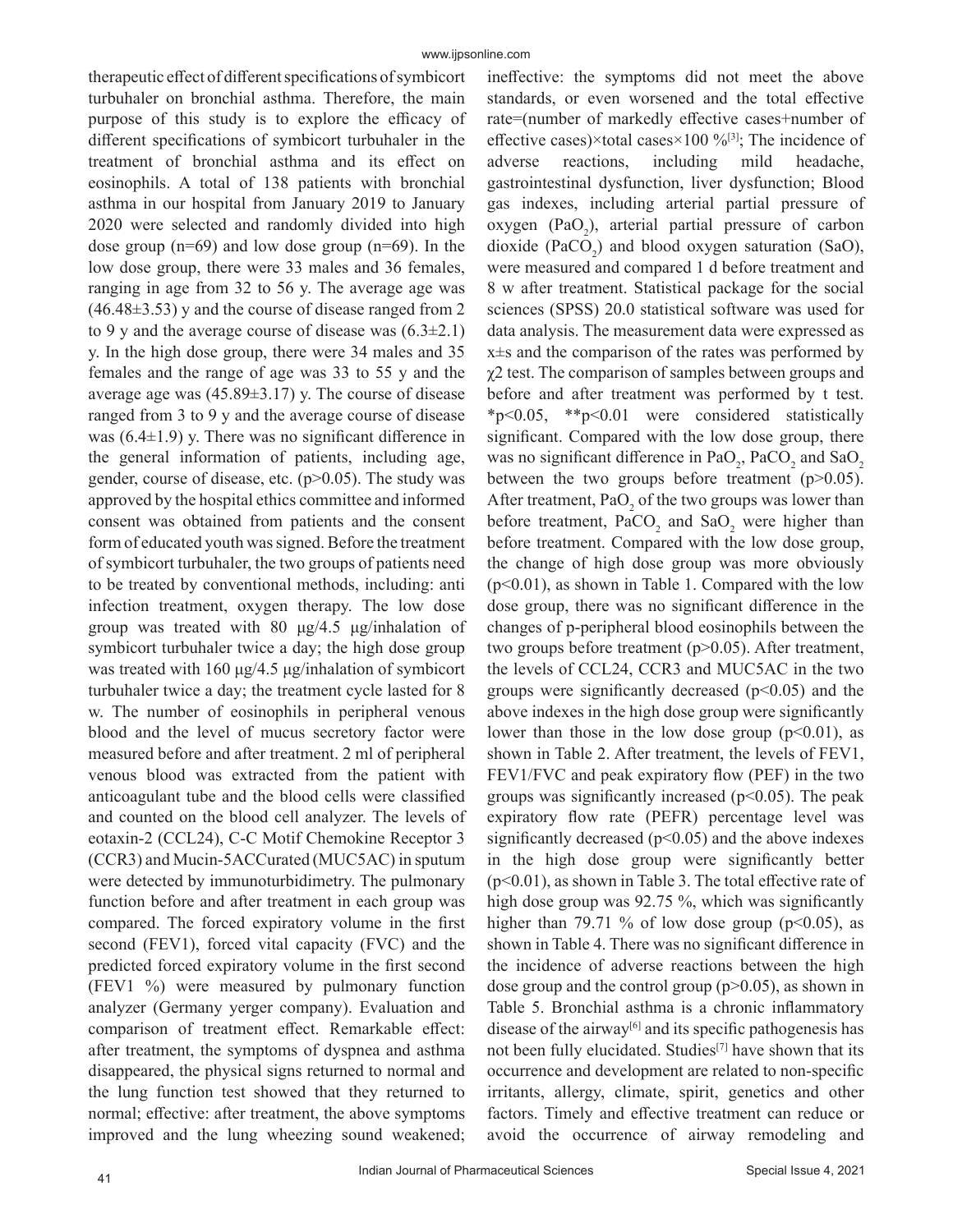irreversible airway stenosis in patients with bronchial asthma. Untimely treatment can lead to pulmonary edema, airway thickening and stenosis. In severe cases, obstructive ventilation dysfunction and respiratory failure may occur, directly endangering the safety of patients. Previous studies have shown that eosinophil infiltration exists in all aspects of bronchial asthma airway pathological changes and is the main effector cell leading to persistent and acute exacerbation of chronic airway inflammation<sup>[8-10]</sup>. CCL24, CCR3 and MUC5AC are considered as key indicators of eosinophil infiltration and asthma severity. Among them, CCR3 receptor mainly stimulates eosinophil phase airway chemotaxis by binding with CCL24 and then blocks its activation process<sup>[9]</sup>; MUC5AC is a kind of mucin, which is also the main component of airway mucus. In remission stage of bronchial asthma, local chronic inflammation and acute attack aggravate airway damage and the number of goblet cells and glands increases, which is considered to be an important reason for the increase of MUC5AC secretion<sup>[11]</sup>. This study showed that the changes of eosinophils in peripheral blood of the two groups after treatment were lower than those before treatment. Compared with the low dose group, the changes in the high dose group were more obvious, but the difference was not statistically significant (p<0.05). The levels of CCL24, CCR3 and MUC5AC in the two groups were significantly decreased after treatment  $(p<0.05)$  and the above indexes in the high dose group were significantly lower than those in the low dose group  $(p<0.05)$ , indicating that high dose symbicort can more effectively inhibit the proliferation and growth of eosinophils and inhibit the overexpression of related factors of eosinophil infiltration. symbicort turbuhaler can improve the pathophysiological process of airway remodeling by reducing the secretion of mucus factors, which has a certain intervention effect on airway remodeling. Symbicort turbuhaler is a compound mixture of glucocorticoid and long-acting  $β2$  receptor agonist. Studies have shown that<sup>[12]</sup>,  $β2$ receptor agonist can be used as a drug for the treatment

of asthma, which can dilate the bronchus, relieve the airway spasm of patients and the efficacy lasts for a long time, with good clinical effect. And the use of inhaler treatment, less harm to patients, no pain of oral medication, has a good acceptance. The results of this study show that the clinical treatment effect of the high dose group is better than that of the low dose group and the improvement of blood gas index after treatment is also better than that of the low dose group and it does not increase the incidence of adverse reactions of patients, which indicates that symbicort turbuhaler can appropriately increase the dose to obtain better curative effect in the treatment of bronchial asthma. The possible reason is that formoterol is a highly selective longacting  $β2$  receptor agonist, which mainly acts on the  $β2$ receptor on airway smooth muscle cells and then activates adenylate cyclase to produce Cyclic adenosine monophosphate (cAMP), thus relaxing airway smooth muscle relaxation and relaxing airway. Combined application of budesonide and formoterol can produce complementary coordination effect. Budesonide can increase the transcription of β2 receptor gene in lung tissue cell membrane, increase the synthesis of β2 receptor in airway mucosa, improve the tolerance and desensitization of β2 receptor and then enhance the bronchodilation effect of formoterol<sup>[11,13]</sup>. In addition, formoterol can activate protein kinase through cytokinin, phosphorylate glucocorticoid receptor, activate glucocorticoid receptor, make it more sensitive to budesonide and increase its efficacy<sup> $[14-16]$ </sup>. The effect of inhaled corticosteroid (ICS)/long-acting β-agonist (LABA) compound preparation is equal to or even better than that of double dose ICS, which can increase the compliance of patients and reduce the adverse reactions of large dose ICS. In conclusion, in the treatment of bronchial asthma, different specifications of symbicort can control the disease, promote the rapid recovery of the disease and improve the respiratory state of patients.

| Group     |    | PaO <sub>2</sub> (mmHg)    |                    | PaCO <sub>2</sub> (mmHg)   |                    | $SaO,$ $(\%)$              |                    |
|-----------|----|----------------------------|--------------------|----------------------------|--------------------|----------------------------|--------------------|
|           | N  | <b>Before</b><br>treatment | After<br>treatment | <b>Before</b><br>treatment | After<br>treatment | <b>Before</b><br>treatment | After<br>treatment |
| Low dose  | 69 | $51.21 \pm 4.22$           | $45.23 + 4.5^*$    | $62.31 \pm 6.54$           | $74.66 \pm 6.1*$   | $82.31 \pm 4.57$           | $91.47 \pm 6.9^*$  |
| High dose | 69 | $51.13 \pm 4.07$           | $38.44 \pm 4.3**$  | $62.14 \pm 4.87$           | $84.26 \pm 5.3**$  | $82.08 + 4.76$             | $95.88 \pm 6.1$ ** |

**TABLE 1: COMPARISON OF BLOOD GAS INDEXES BETWEEN THE TWO GROUPS**

Note: Compared with before treatment: \*p<0.05, \*\*p<0.01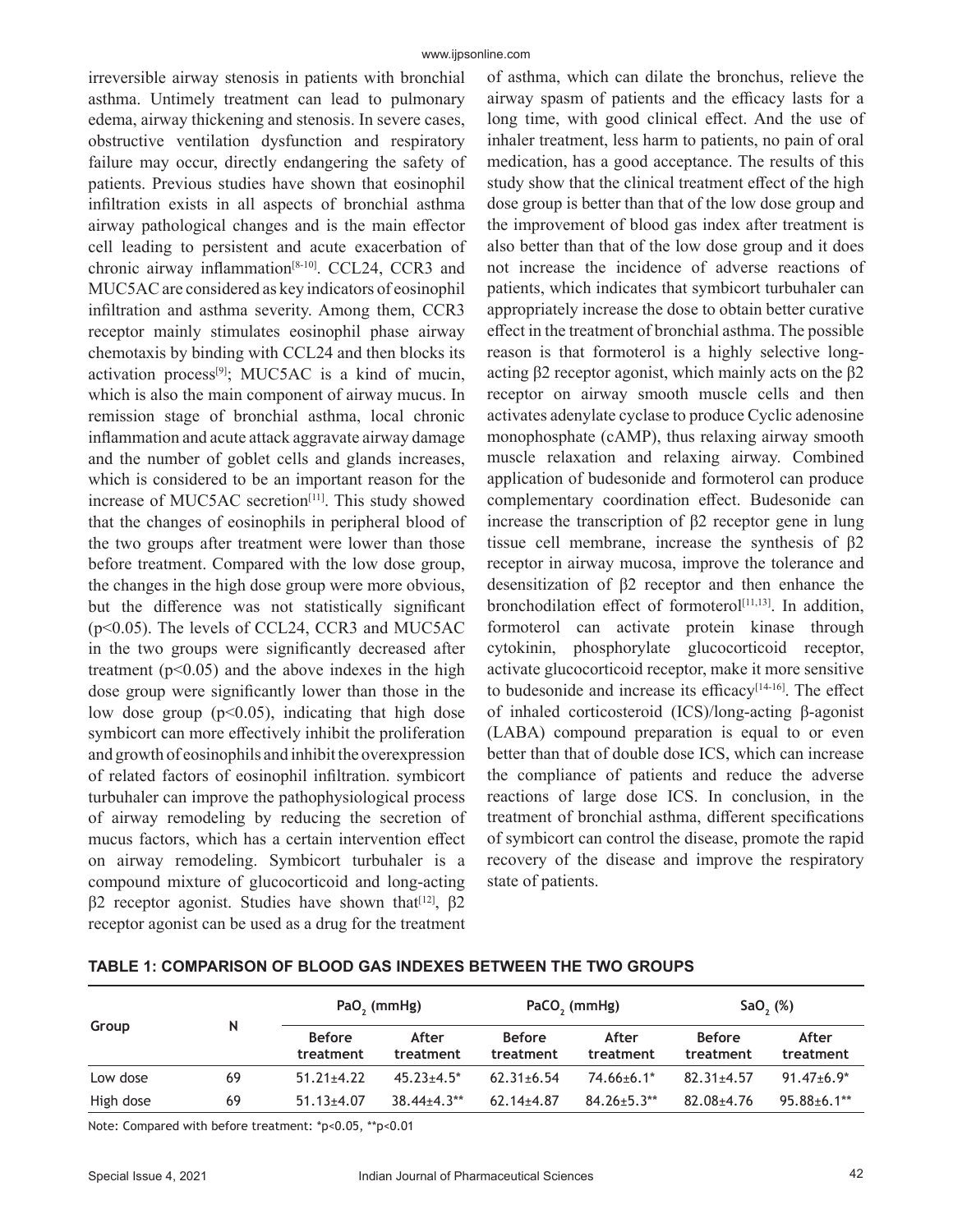#### www.ijpsonline.com

# **TABLE 2: CHANGES OF EOSINOPHIL NUMBER AND SECRETION FACTOR LEVELS IN PERIPHERAL VENOUS BLOOD BEFORE AND AFTER TREATMENT**

|           | N  | CCL24/(µq/L)               |                    | CCR3/(ng/L)                |                    | MucSac/(µg/L)              |                    |
|-----------|----|----------------------------|--------------------|----------------------------|--------------------|----------------------------|--------------------|
| Group     |    | <b>Before</b><br>treatment | After<br>treatment | <b>Before</b><br>treatment | After<br>treatment | <b>Before</b><br>treatment | After<br>treatment |
| Low dose  | 69 | $1.47 \pm 0.38$            | $1.16 + 0.24*$     | $46.72 \pm 9.33$           | $18.47 + 2.48*$    | 259.31+37.78               | $182.21 + 20.56*$  |
| High dose | 69 | $1.52 + 0.34$              | $0.76 \pm 0.13$ ** | $45.49 \pm 9.28$           | $7.93+1.27**$      | $257.67 \pm 32.58$         | $79.35 + 10.4**$   |

Note: Compared with before treatment: \*p<0.05, \*\*p<0.01

### **TABLE 3: CHANGES OF LUNG FUNCTION BEFORE AND AFTER TREATMENT IN TWO GROUPSb**

| Group    |     | <b>FEV1 (%)</b>            |                                                                                                                            | $FEV1/FVC$ (%)             |                    | PEF(L/s)      |                                        | PEFR %        |                    |
|----------|-----|----------------------------|----------------------------------------------------------------------------------------------------------------------------|----------------------------|--------------------|---------------|----------------------------------------|---------------|--------------------|
|          | N   | <b>Before</b><br>treatment | After<br>treatment                                                                                                         | <b>Before</b><br>treatment | After<br>treatment | <b>Before</b> | After<br>treatment treatment treatment | <b>Before</b> | After<br>treatment |
| Low dose | 69. |                            | $60.75\pm8.28$ $79.25\pm8.75$ $32.77\pm7.38$ $45.45\pm5.12$ $4.47\pm0.37$ $6.73\pm0.46$ $32.98\pm5.09$ $21.09\pm1.58$ $^*$ |                            |                    |               |                                        |               |                    |
|          |     |                            | High dose 69 61.55±10.45 88.52±6.28** 31.68±6.21 55.85±3.36** 4.52±0.33 8.83±0.52** 32.74±5.19 7.23±1.16**                 |                            |                    |               |                                        |               |                    |

Note: Compared with before treatment: \*p<0.05, \*\*p<0.01

# **TABLE 4: EVALUATION AND COMPARISON OF THERAPEUTIC EFFECT**

| Group     |    | Markedly effective | <b>Effective</b> | <b>Ineffective</b> | Total effective rate |
|-----------|----|--------------------|------------------|--------------------|----------------------|
| Low dose  | 69 | 18 (26.09)         | 37 (53.62)       | 14 (20.29)         | 79.71 %              |
| High dose | 69 | 25 (36.23)         | 39 (56.52)       | 5(7.25)            | 92.75%               |

Note: Compared with low dose group: #p<0.05

### **TABLE 5: COMPARISON OF THE INCIDENCE OF ADVERSE REACTIONS BETWEEN THE TWO GROUPS**

| Group     |    | Mild headache | Gastrointestinal<br>dysfunction | Abnormal liver<br><b>function</b> | Total adverse<br>reaction rate |
|-----------|----|---------------|---------------------------------|-----------------------------------|--------------------------------|
| Low dose  | 69 | 1(1.45)       | 2(2.90)                         | 1(1.45)                           | 5.80 %                         |
| High dose | 69 | 2(2.90)       | 3(4.35)                         | 1(1.45)                           | 8.70%                          |

# **Acknowledgement:**

This work was supported by The First People's Hospital of Lanzhou.

#### **Conflicts of interest:**

The authors report no conflicts of interest.

# **REFERENCES**

- 1. Ducharme FM, Chroinin MN, Greenstone I, Lasserson TJ. Addition of long‐acting beta2‐agonists to inhaled steroids versus higher dose inhaled steroids in adults and children with persistent asthma. Cochrane Database Syst Rev 2010(4):D5533.
- 2. Bateman ED, Reddel HK, Eriksson G, Peterson S, Östlund O, Sears MR, *et al.* Overall asthma control: the relationship between current control and future risk. J Allergy Clin Immunol 2010;125(3):600-8.
- 3. D'Amato M, Vitale C, Molino A, Lanza M, D'Amato G. Anticholinergic drugs in asthma therapy. Curr Opin Pulm Med 2017;23(1):103-8.
- 4. Kirkland SW, Vandenberghe C, Voaklander B, Nikel T, Campbell S, Rowe BH. Combined inhaled beta‐agonist and anticholinergic agents for emergency management in adults with asthma. Cochrane Database Syst Rev 2017(1):D1284.
- 5. Song WJ, Kang MG, Chang YS, Cho SH. Epidemiology of adult asthma in Asia: toward a better understanding. Asia Pac Allergy 2014;4(2):75-85.
- 6. Wang X, Wu K, Keeler SP, Mao D, Agapov EV, Zhang Y, *et al.* TLR3-Activated Monocyte-Derived Dendritic Cells Trigger Progression from Acute Viral Infection to Chronic Disease in the Lung. J Immunol 2021;206(6):1297-314.
- 7. Rabe KF, Vermeire PA, Soriano JB, Maier WC. Clinical management of asthma in 1999: the Asthma Insights and Reality in Europe (AIRE) study. Eur Respir J 2000;16(5):802- 7.
- 8. Neffen H, Fritscher C, Cuevas Schacht F, Levy G, Chiarella P, Soriano JB, *et al.* Asthma control in Latin America: the asthma insights and reality in Latin America (AIRLA) survey. Rev panam salud pública 2005;17:191-7.
- 9. Wong GW, Kwon N, Hong JG, Hsu JY, Gunasekera KD. Pediatric asthma control in Asia: Phase 2 of the Asthma Insights and Reality in Asia‐Pacific (AIRIAP 2) survey. Allergy 2013;68(4):524-30.